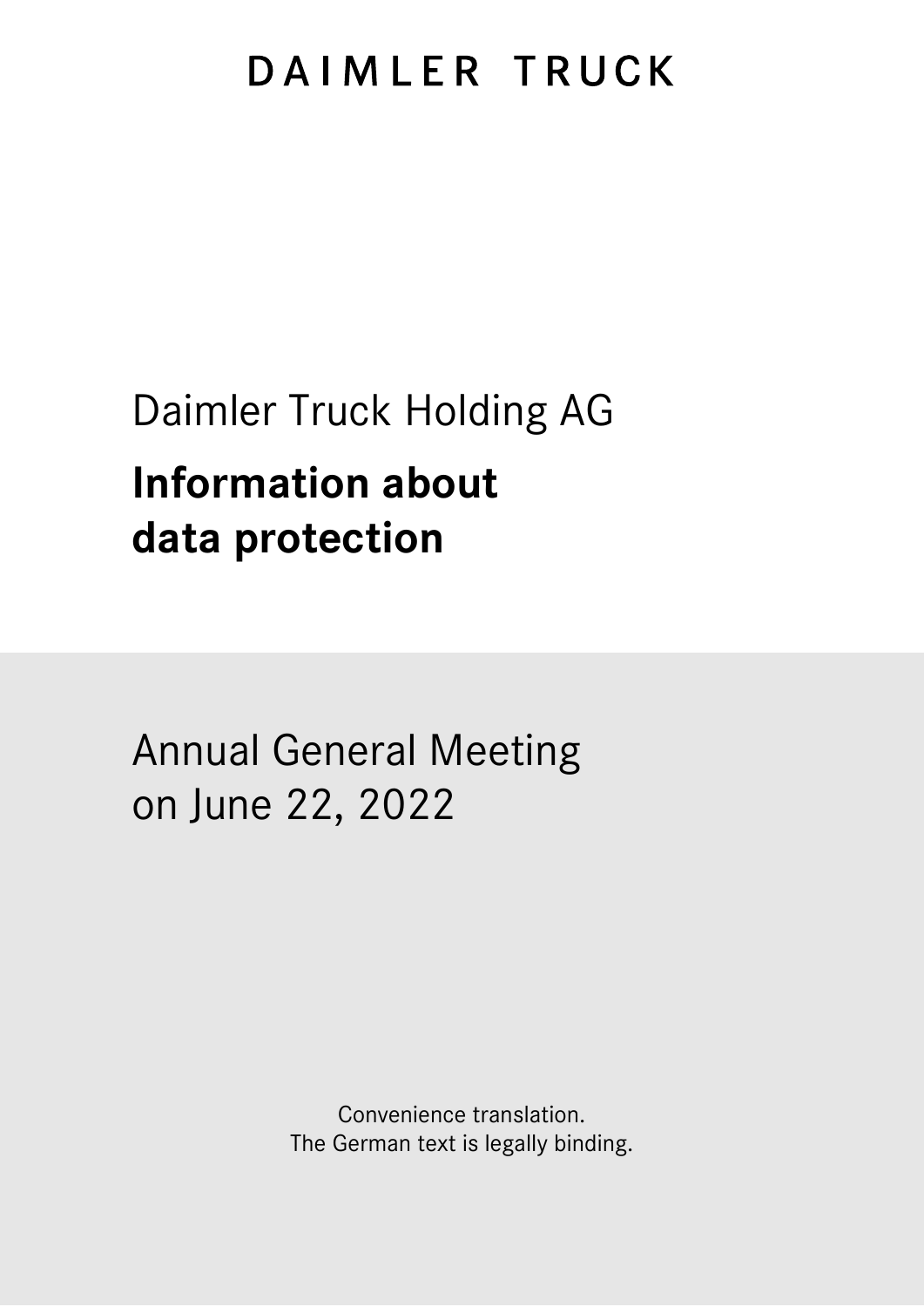# **Information about data protection for shareholders of Daimler Truck Holding AG, for shareholders' proxies and for guests of the General Meeting**

Thank you for your interest in the General Meeting of Daimler Truck Holding AG and/or the InvestorPortal for shareholders. Protecting your personal data is our top priority. In the following data protection notice, we explain how your personal data is processed for the purpose of maintaining our share register, preparing and holding the General Meeting, communicating with our shareholders and in connection with the use of our InvestorPortal [\(https://www.daimlertruck.com/investorportal/DE.html\)](https://www.daimlertruck.com/investorportal/DE.html). You will also learn about your rights related to the processing of your personal data.

We will hold the 2022 General Meeting as a remote meeting using means of distance communication (virtual General Meeting). Shareholders and their proxies can therefore not physically participate in the General Meeting. However, they can follow the entire General Meeting by means of audio and video transmission via a special online portal, which also provides additional functions for shareholders and their proxies as described in more detail below (InvestorPortal). The InvestorPortal is operated by our service provider Computershare Deutschland GmbH & Co. KG, Elsenheimerstr. 61, 80687 Munich exclusively on our behalf and according to our instructions. It can be accessed via the above Internet address.

Information on the personal data we collect and store about you when you visit our website at www.daimlertruck.com can be found at

[https://www.daimlertruck.com/privacy.](https://www.daimlertruck.com/privacy)

#### **1 To whom does this data protection notice apply?**

The following notice applies to shareholders of Daimler Truck Holding AG and to their proxies. If you attend the General Meeting as a guest, you will also find information on the processing of your personal data in this context in this data protection notice.

For certain service components, there may be additional data protection notices which compliment this data protection notice.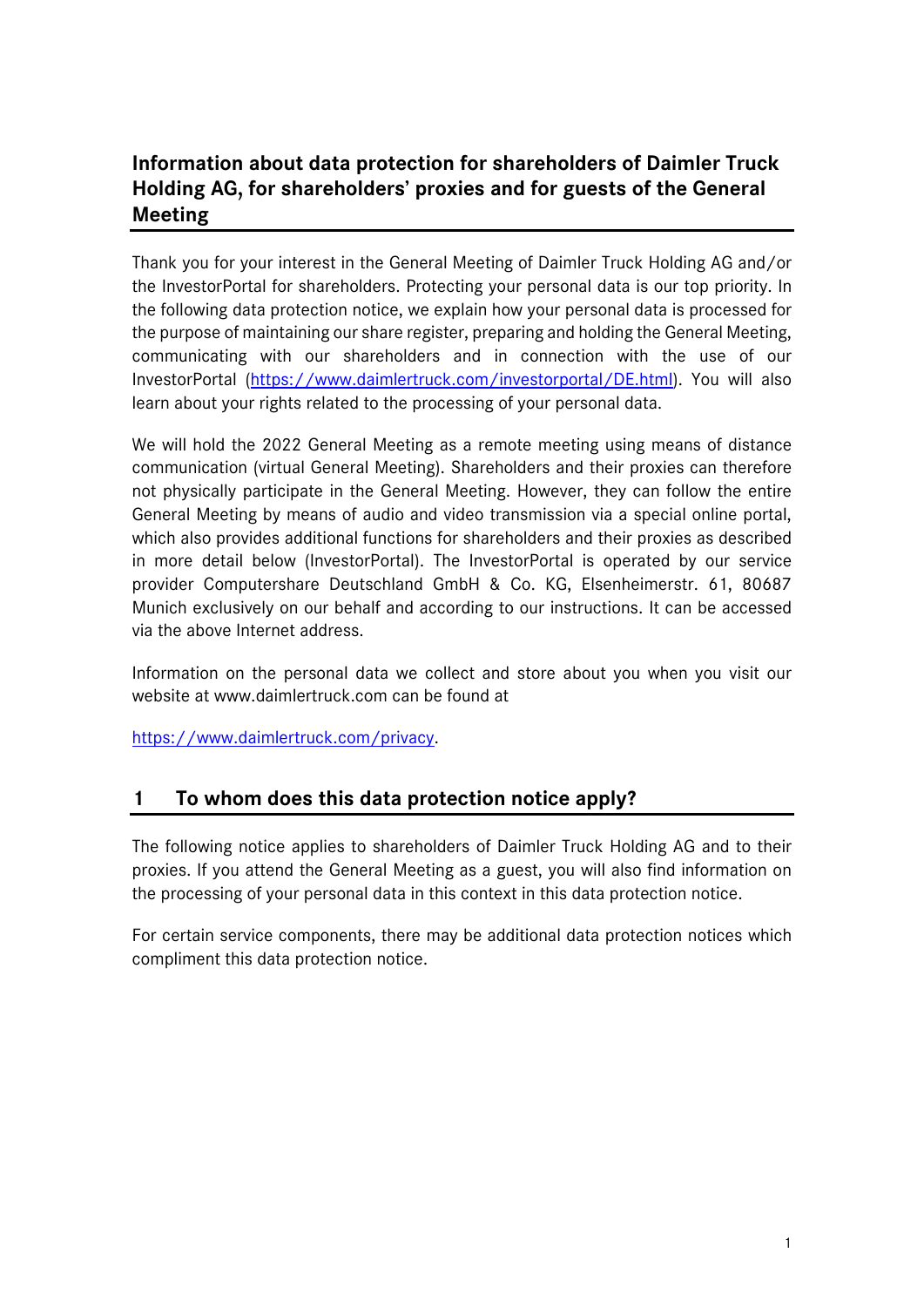# **2 Who is the controller in relation to the processing of my data and whom can I contact about data protection?**

The controller in relation to the processing of personal data described below is:

Daimler Truck Holding AG Fasanenweg 10 70771 Leinfelden-Echterdingen Germany Email: [contact@daimlertruck.com](mailto:dialog@daimler.com) Phone: +49 711 8485-0

The contact information for the Data Protection Officer is as follows:

Daimler Truck AG Group Data Protection Officer HPC DTF2B 70745 Leinfelden-Echterdingen Germany Email: [dataprivacy@daimlertruck.com](mailto:dataprivacy@daimlertruck.com)

# **3 What categories of personal data do we process?**

We process the following personal data of our shareholders in connection with holding our virtual General Meeting: Name, address, nationality, email address, date of birth, instructions/voting, type of share ownership and number of shares held, individual access data for the InvestorPortal and other data provided or collected in connection with the virtual General Meeting.

In addition, we process the name and address of any shareholder proxy.

If shareholders or their proxies contact us, we also process the personal data required to respond to the request, such as the email address or telephone number.

If you attend our virtual General Meeting as a guest, we process the following data about you: Name, address and individual access data for the InvestorPortal (guest card or access number and PIN).

If you visit our InvestorPortal on the Internet, we collect data on access to our InvestorPortal. The following data and device information are logged in the web server log files:

- » Data retrieved or requested;
- » Date and time of retrieval;
- » Message whether the retrieval was successful;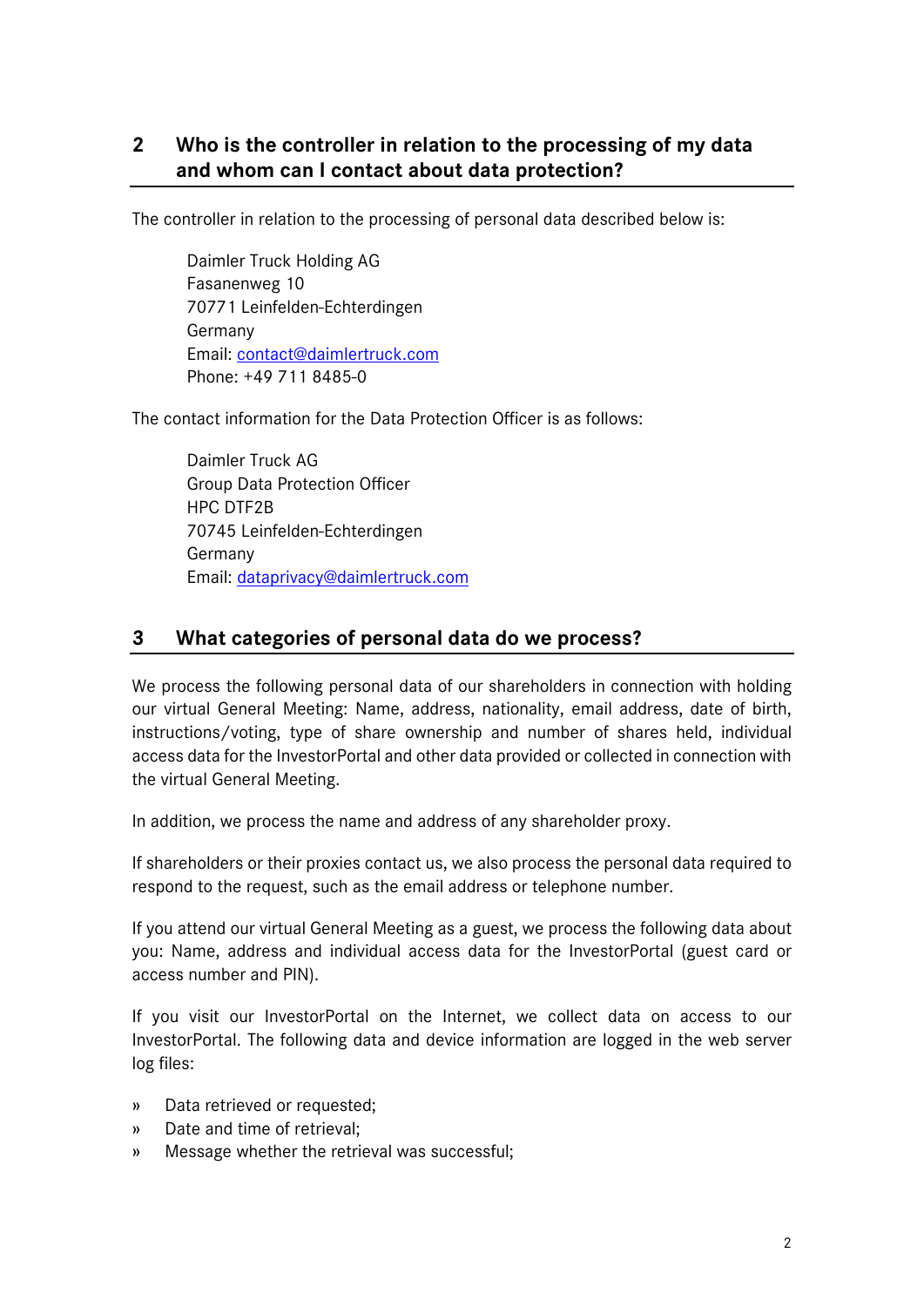- » Content of the request (specific webpage);
- » Type of web browser used;
- » Referrer URL (the previously visited webpage);
- » IP address;
- » Shareholder/proxy card number and session ID.

Your browser automatically transmits this data to us when you visit our InvestorPortal.

We also use what is known as web storage functions. For this purpose, small text files are stored in the local memory of your browser on your terminal and saved there. As part of session storage technology, we collect information on the respective authentication token (i.e., your "virtual" admission ticket) and your session data after your login, including your acceptance of our terms of use. This recognizes you as a user if you switch to another page of the portal during an active session, return to our website, or need to reload the page. When you close the browser, this data is automatically deleted. We also use what is known as the local storage function in order to enable you to use the General Meeting webcast and to save the timestamp of your login, which allows an automatic logout after a predefined period of inactivity for safety reasons. In your browser menu you can find information on how to technically disallow the placement of web storage objects and what setting your browser uses to notify you about the placement of a new web storage object. Please note that some functions of our InvestorPortal may become unavailable in case of disabled web storage objects.

In addition, we use the following technically necessary cookies for the provision of media content (i.e., for the webcast of the General Meeting as well as for the display of video messages and written statements by shareholders or their proxies) in our InvestorPortal.

| Cookie          | Description and purpose                                                  | Storage duration |
|-----------------|--------------------------------------------------------------------------|------------------|
| name            |                                                                          |                  |
| <b>PHPSESSI</b> | Standard session identifier for PHP: Session cookie   For the duration   |                  |
|                 | to enable basic website functions such as page $\vert$ of the respective |                  |
|                 | navigation and access to secure areas of the website   session           |                  |

Cookies are small files that are stored on your desktop, notebook or mobile device by a website you visit. From this we can see, for example, whether there has already been a connection between your device and our media content. You can set your browser so that you are informed about the setting of cookies and allow cookies only in individual cases, exclude the acceptance of cookies for certain cases or in general and activate the automatic deletion of cookies when closing the browser. If you decide not to use cookies, it is possible that not all functions of our InvestorPortal will be available to you or that individual functions will only be available to a limited extent.

In addition, we also process information on motions, questions, nominations, video messages and other requests by shareholders or their proxies submitted in relation to the General Meeting, as well as on their voting behavior.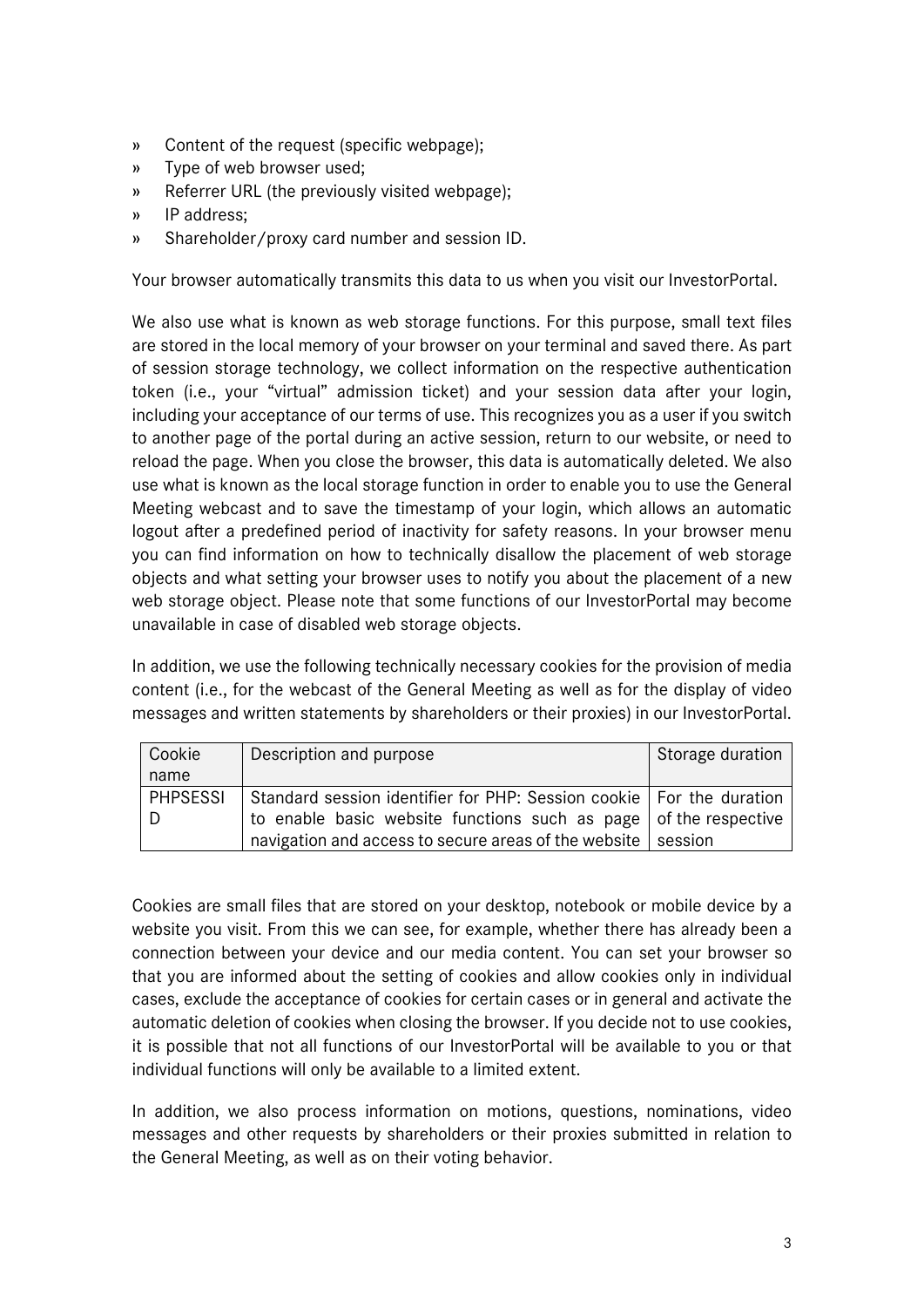# **4 For which purposes and on which legal basis do we process your personal data?**

We process your personal data in compliance with the EU General Data Protection Regulation (GDPR), the German Federal Data Protection Act (BDSG), the German Stock Corporation Act (AktG), the German Securities Trading Act (WpHG), the German Act on Measures in Corporate, Co-operative, Association, Foundation and Commonhold Property Law to Combat the Effects of the COVID 19 Pandemic (COVID-19 Measures Act) and all other relevant legislation.

#### **4.1 Maintaining the share register and preparing, conducting and following up on the virtual General Meeting for shareholders and proxies**

Shares of Daimler Truck Holding AG are registered shares. Section 67 of the AktG stipulates that registered shares must be entered in the company's share register, stating the shareholder's name, date of birth, postal address and e-mail address, as well as the number of shares held by that shareholder. Shareholders are generally obliged to provide this information to the company.

The credit institutions or other intermediaries involved in purchasing or holding in custody your registered shares in Daimler Truck Holding AG routinely forward the relevant information (e.g., name, date of birth, nationality, address, email address, type of share ownership, number of shares held and remitting bank) for you to us so that we can maintain the share register. This is done via Clearstream Banking AG, Eschborn, the central securities depository that performs the technical processing of security transactions and holds the shares in custody for the credit institutions and other intermediaries. If you sell your Daimler Truck Holding AG shares, we are also notified of this via Clearstream Banking AG. Daimler Truck Holding AG may also request information relevant to the maintenance of the share register from the credit institutions and other intermediaries involved.

As a shareholder entered in the share register, you can register for the General Meeting of Daimler Truck Holding AG, cast absentee votes or issue power of attorney and instructions to the Company proxies or third parties in writing or via our InvestorPortal.

Our InvestorPortal also allows you to notify us of changes to your email address in order to receive general meeting materials electronically and/or to receive personalized information. In addition, with our service you are also able to directly see the key information recorded for you in the share register online. Please notify any name changes or changes to your residential/mailing address to your depositary bank, which will then arrange for the share register to be updated. As a shareholder entered in the share register, you can also use the InvestorPortal to follow the transmission of the entire virtual General Meeting in audio and video. Furthermore, you have the option of submitting a written statement or video message prior to the General Meeting that can be published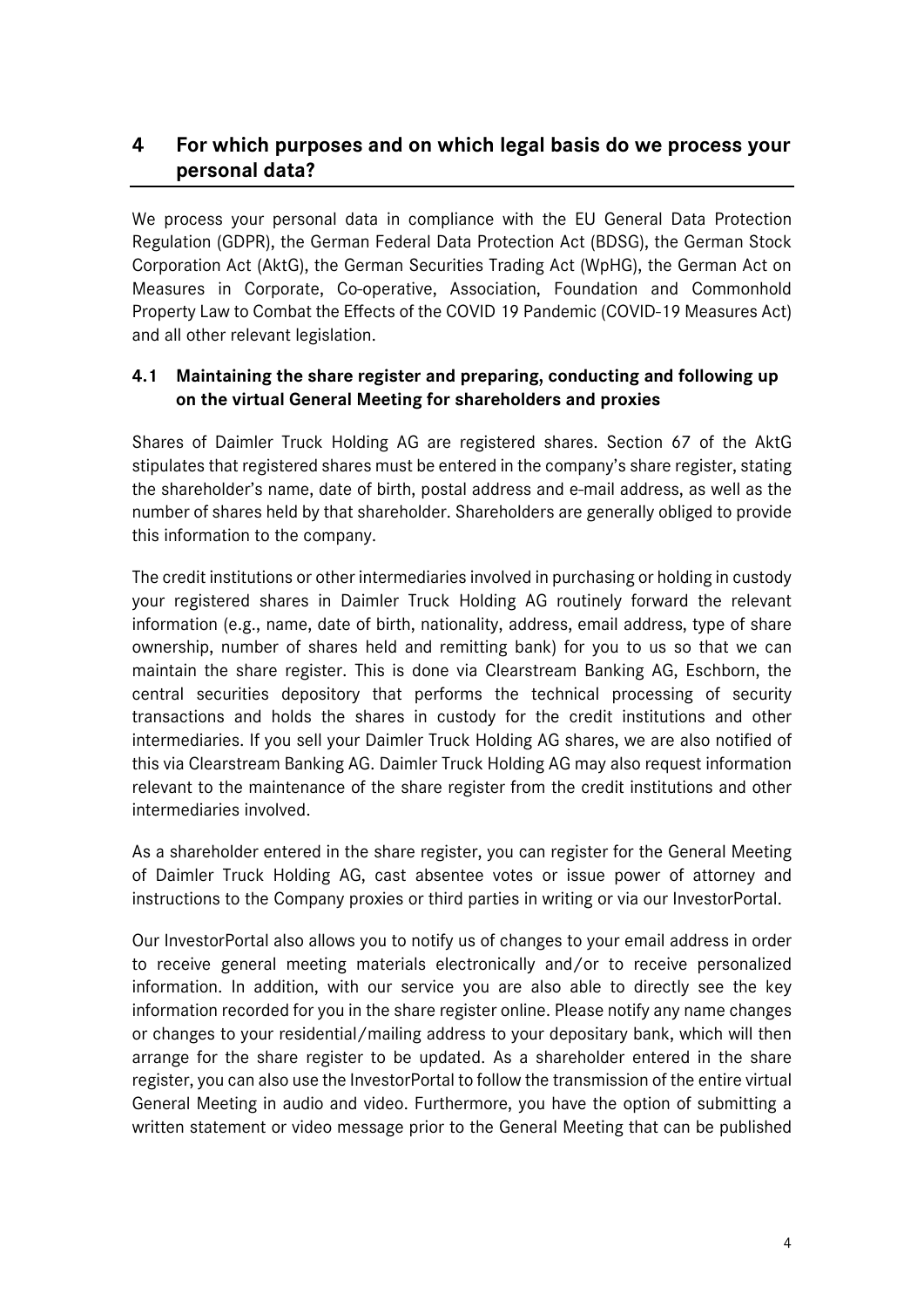on the InvestorPortal under your name and - in the case of a video message - played at the General Meeting at the discretion of the Board of Management.

We use personal data received from your intermediaries as well as personal data provided by you or collected from you via our InvestorPortal for shareholders or in any other way to update our share register in accordance with your information and to prepare, hold, and follow up on the virtual General Meeting, in particular to process the registration and connection of shareholders and their proxies to the virtual General Meeting (e.g., to check authorization to exercise shareholder rights and to follow the transmission via the InvestorPortal, to send access data), to make our InvestorPortal available to you, and to enable you as a shareholder to exercise your rights at or in connection with the General Meeting.

The processing of your personal data is legally mandatory for you to vote and for the virtual General Meeting to be conducted properly in accordance with the provisions of stock corporation law.

If, in accordance with Section 1 Subsection 2 of the COVID-19 Measures Act in conjunction with the requirements in the notice convening the virtual General Meeting, you submit any questions via the InvestorPortal in advance of the General Meeting or object to any resolutions of the General Meeting via the InvestorPortal during the General Meeting, we process your shareholder number, as well as your or a proxy's name and address in order to process the questions or objections. If your questions are dealt with during the virtual General Meeting , your name may be mentioned if you expressly accepted such mentioning of your name when submitting your questions.

Furthermore, we process your personal data in order to fulfil our legal obligations towards shareholders and their proxies. In particular, we also process your voting behavior if you or your proxy exercise your voting right before or during the virtual General Meeting by absentee voting via the InvestorPortal in order to ensure the proper adoption of resolutions and valuation of votes at the virtual General Meeting.

If you make use of the option to submit a written statement or a video message in advance of the virtual General Meeting via our InvestorPortal, we will process these contributions as well as your shareholder number, name and address in order to check whether the contribution you have submitted meets our eligibility criteria, and in order to make your contribution or statement accessible on the InvestorPortal, stating your name, and eventually play it during the General Meeting. After the end of the General Meeting, the statements and video messages will no longer be accessible on the InvestorPortal.

The legal basis for the processing of your personal data and the personal data of proxies is Article 6(1)(c) GDPR in conjunction with Section 67e Subsection 1 AktG and our obligations under stock corporation law pursuant to Sections 67, 118 et seqq. AktG and, where applicable, in conjunction with Section 1 Subsection 2 sentence 1 no. 2 – 4 of the COVID-19 Measures Act. Personal data beyond the information required by Sections 67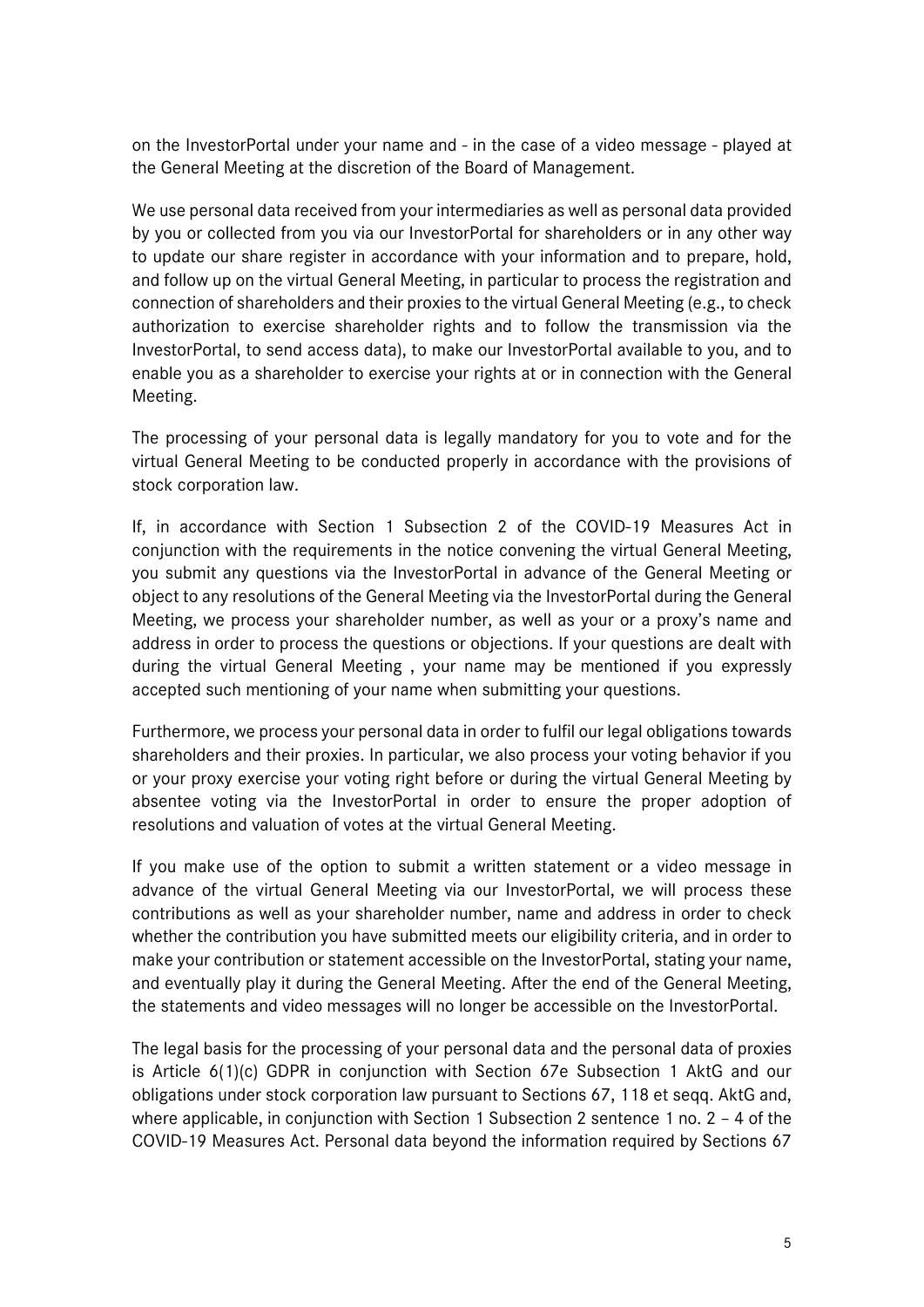and 67e Subsection 1 of the AktG (such as processing your data in connection with the submission of written statements and video messages) is processed on the basis of our legitimate interests pursuant to Article 6(1)(f) of the GDPR. The legitimate interest is to provide you with easy access to your data, to offer you selected services on our InvestorPortal, including the opportunity to participate by submitting a video message in as close to real life as possible, to make the course of the virtual General Meeting as similar as possible to a physical general meeting, and to provide you with or send you documents electronically if necessary.

In connection with preparing, conducting and following-up on the virtual General Meeting, we may also transmit your data to our legal advisers, tax advisers, auditors or the notary public, as we have a legitimate interest in organizing the virtual General Meeting in accordance with the relevant legal provisions and in obtaining external advice for this purpose. The legal basis for this processing is Article 6(1)(f) of the GDPR.

# **4.2 Admission of guests to the General Meeting**

We process the above-mentioned data of guests to ensure that only selected guests can follow the video and audio broadcast of the virtual General Meeting. In particular, we prepare a guest list and send out guest tickets or access data for the InvestorPortal, via which guests can follow the webcast. The other functions of the InvestorPortal are not available to guests. The legal basis for the processing is Article 6(1)(f) of the GDPR. Our legitimate interest is to control access to our virtual General Meeting and to admit only selected guests. Without such processing of your data, guests cannot follow the video and audio broadcast of the virtual General Meeting.

#### **4.3 Operation of the InvestorPortal**

The processing of the above-mentioned access data and device information in web server log files and the use of web storage elements is technically necessary for making available the InvestorPortal as well as for detecting misuse, troubleshooting and ensuring the smooth running of the virtual General Meeting.

The necessary session cookies used by us are only used for the purpose of providing the media content. They are necessary for the functions of the media content and are deleted when you close your browser.

The legal basis for the setting of the essential cookies, the use of the technically necessary web storage elements and access to the data stored therein as well as the processing of personal data in connection therewith is Section 25 Subsection 2 no. 2 of the German Telecommunications and Telemedia Data Protection Act (TTDSG), as this is necessary to provide the InvestorPortal requested by you. The further processing of the information collected via the essential cookies, and of the above-mentioned access data and device information, is necessary to safeguard our legitimate interest in enabling our shareholders and their proxies to use the InvestorPortal, including the media content. The legal basis for this processing is Article 6(1)(f) of the GDPR.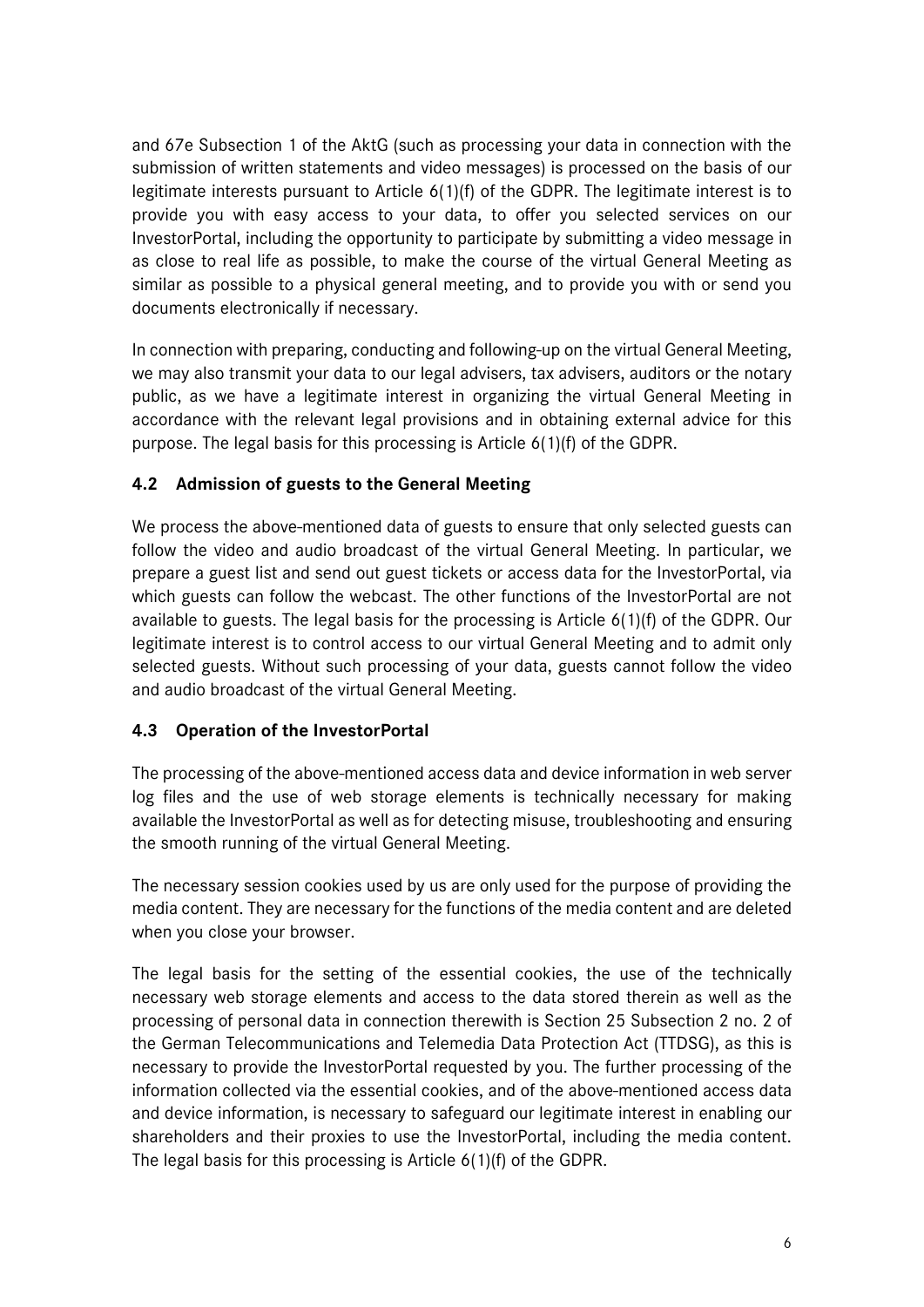To the extent that we want to use cookies in the provision of the InvestorPortal that are not essential for the operation of the InvestorPortal, such as function or performance cookies, we will only do so if you have given your consent. In this case, we will inform you about our cookies and related data processing before using cookies and ask for your consent when you visit the InvestorPortal.

When you register on the InvestorPortal as shareholder or proxy, we will process your registration information in order to verify your authorization to connect to the virtual General Meeting as a shareholder or as a proxy or to take preparatory measures. The legal basis for these processing operations is Article 6(1)(c) GDPR in conjunction with Section 67e Subsection 1 AktG.

When you register on the InvestorPortal as a guest, we will process your registration information in order to verify your authorization to connect to the virtual General Meeting as a guest and to enable you to follow the webcast of the virtual General Meeting. The legal basis for the processing is Article 6(1)(f) of the GDPR. Our legitimate interest is to be able to make the InvestorPortal and the webcast of the virtual General Meeting technically available to selected guests as well.

#### **4.4 Communicating with shareholders, providing corporate information and maintaining shareholder contact (investor relations)**

In addition, we process your data in order to communicate with you as a shareholder. In particular, we use your email address to send you information relevant under securities law, such as the notice convening the General Meeting, if you have expressly consented to the transmission of such information by means of remote data transmission in accordance with Section 49 Subsection 3 no. 1d) of the German Securities Trading Act (WpHG) or have not objected to a request for consent in text form within a reasonable period of time and have not revoked your consent at a later date. Your personal data may also be processed for the purpose of providing corporate information and maintaining contact with our shareholders (investor relations). The legal basis for this processing is Article 6(1)(c) of the GDPR in conjunction with Section 67e Subsection 1 of the AktG.

#### **4.5 Processing for the fulfilment of other legal obligations**

Your personal data will also be processed to fulfil any legal reporting and publication obligations. In addition, your personal data may also be processed to satisfy further legal obligations such as regulatory requirements as well as retention obligations under stock corporation law, commercial law and tax law. We are required, for example, to record the power of attorney granted to the proxy designated by us for the General Meeting so that it can be verified for a period of three years. The relevant statutory provisions in conjunction with Article 6 (1c) of the GDPR serve as the legal basis for processing data in these cases.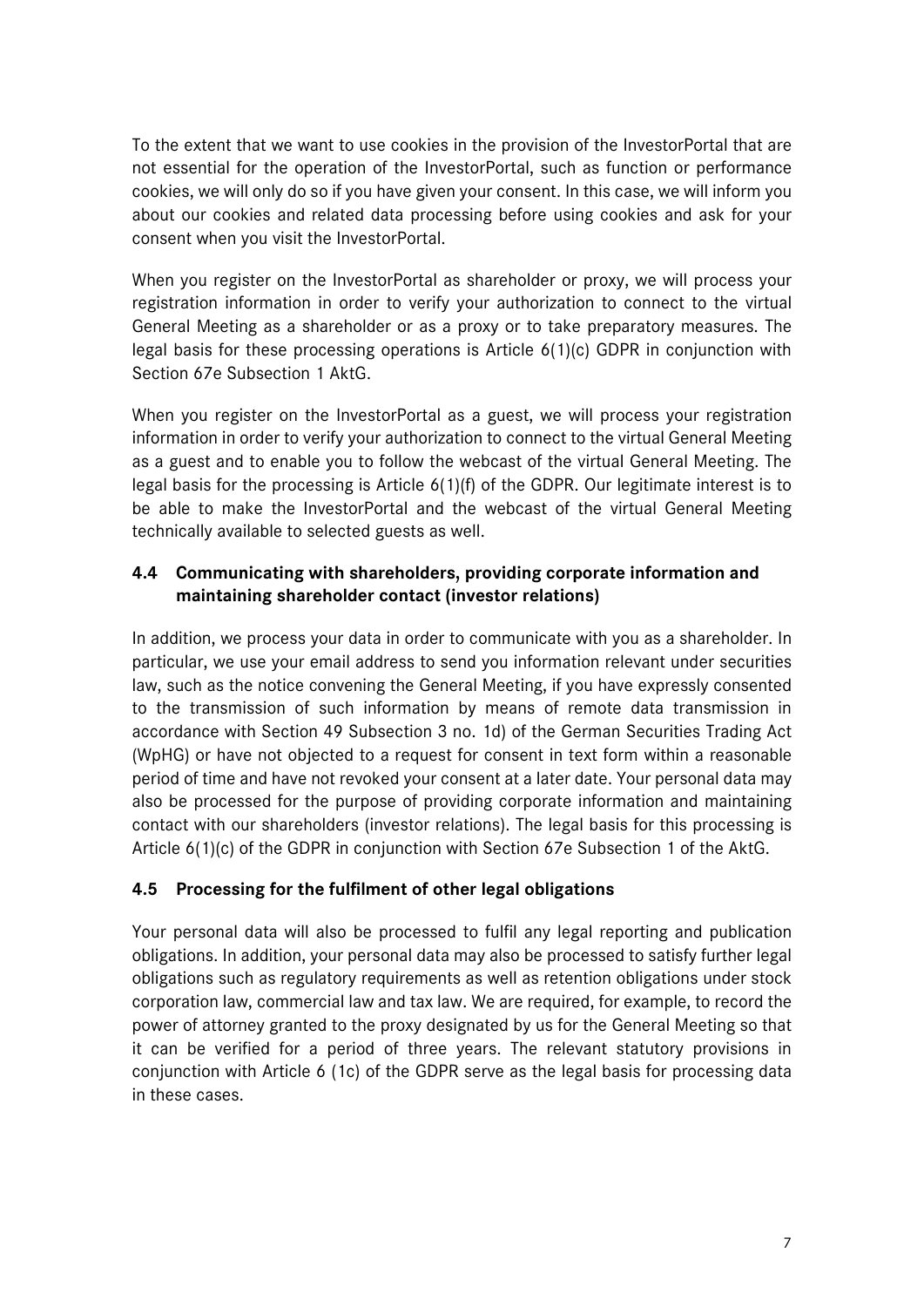# **5 To which categories of recipients will we potentially forward your data?**

#### **5.1 External service providers:**

We partly use external service providers for the administration and technical management of the share register, as well as for preparing and conducting the General Meetings. Our partners are companies in the following categories: service providers for maintaining the share register, IT service providers, service providers for preparing and conducting the General Meetings and their subcontractors. In particular, we use ComSat Media GmbH for making the webcast of the General Meeting and the media content technically available on the InvestorPortal.

#### **5.2 Other recipients:**

We may also send your personal data to other recipients such as public authorities in order to meet statutory disclosure obligations (e.g., if a legally specified voting-rights threshold is exceeded), or to financial authorities or law enforcement agencies). Within Daimler Truck Holding AG, employees have access to your personal data if that is necessary to fulfil our duties to you.

In connection with preparing, conducting and following up on the General Meeting, we may also transfer your personal data to our legal advisers, tax advisers, auditors or the notary public.

If a shareholder demands any items to be included on the agenda, such items will be announced by us by indicating the name of the shareholder, provided the requirements under stock corporation law are met. We will also publish shareholders' counterproposals and nominations on the Company's website in accordance with stock corporation law by indicating the name of the shareholder, provided the requirements are met.

If you as a shareholder use the option to submit questions and your questions are dealt with during the virtual General Meeting, your name will be mentioned if you expressly agreed to your name being mentioned when submitting your questions. Your name together with your question can then be noted by all participants at the General Meeting or, if published on the Company's website, potentially by any internet user worldwide.

If you use the option to submit written statements or video messages and your written statement or video message is published on the InvestorPortal or played at the General Meeting, all duly registered shareholders and their proxies will be able to note your statement or video message and your name.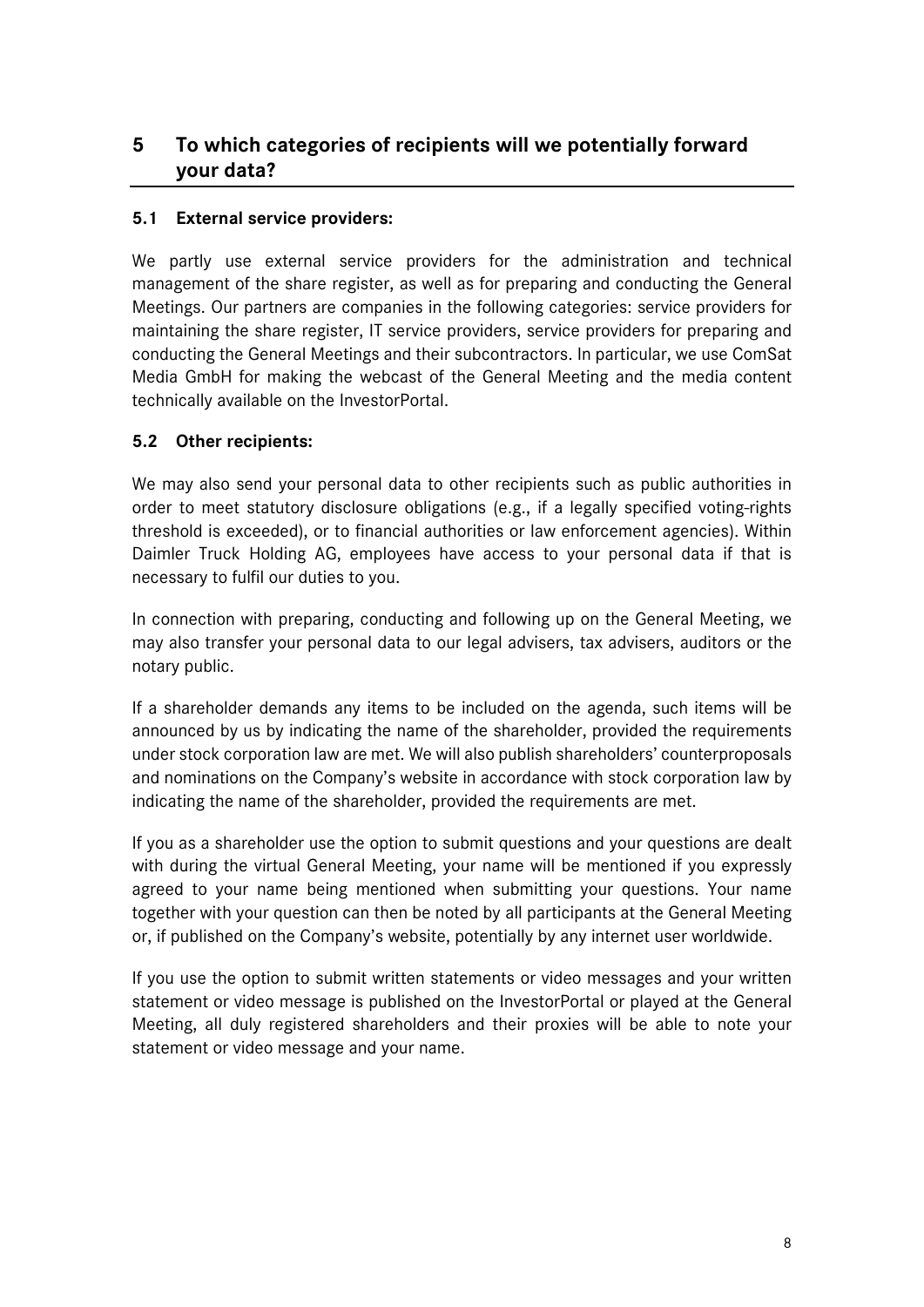# **6 How long do we store your data?**

We generally delete your personal data as soon as it is no longer required for the aforementioned purposes, unless we are obliged by law to provide proof and keep records (e.g., under the German Stock Corporation Act, the German Commercial Code, the German Fiscal Code). The storage period for personal data recorded in conjunction with General Meetings is generally 3 years, unless a shorter storage period, e. g. pursuant to Section 67e Subsection 2 AktG is legally required. Countermotions and election proposals are stored for 5 years. Beyond that, we store personal data only under special circumstances, if required to do so in connection with claims asserted against our Company.

# **7 Data sources**

We, or the service providers commissioned by us, receive the personal data of the shareholders either from the shareholders themselves, or via Clearstream Banking AG from the credit institutions or other intermediaries of the shareholders. If you act as a proxy for a shareholder, we will receive your personal data from the shareholder who has granted you power of attorney and directly from you if your conduct during the virtual General Meeting or your use of the InvestorPortal is concerned.

If you follow the virtual General Meeting as a guest, we will receive your data either directly from you, in particular if you yourself have applied for admission as a guest with us (e.g., as a representative of a public authority or the media), from one of our shareholders who applies for your admission as a guest, or, as the case may be, in the context of our business activities from internal or external sources, some of which are also publicly accessible.

#### **8 How do we transfer data to non-European countries?**

Should we transmit personal data to service providers or other recipients outside the European Economic Area (EEA), this transmission only occurs if the European Commission has confirmed that the third country has an adequate level of data protection or if other appropriate data protection guarantees are in place.

# **9 What rights do you have as a data subject?**

If the statutory requirements are met, you have the following rights as a data subject in connection with the processing of your personal data:

- » the right to request information about the data stored by us (Art. 15 GDPR);
- » the right to request rectification of your data (Art. 16 GDPR);
- » the right to request erasure of your data (Art. 17 GDPR);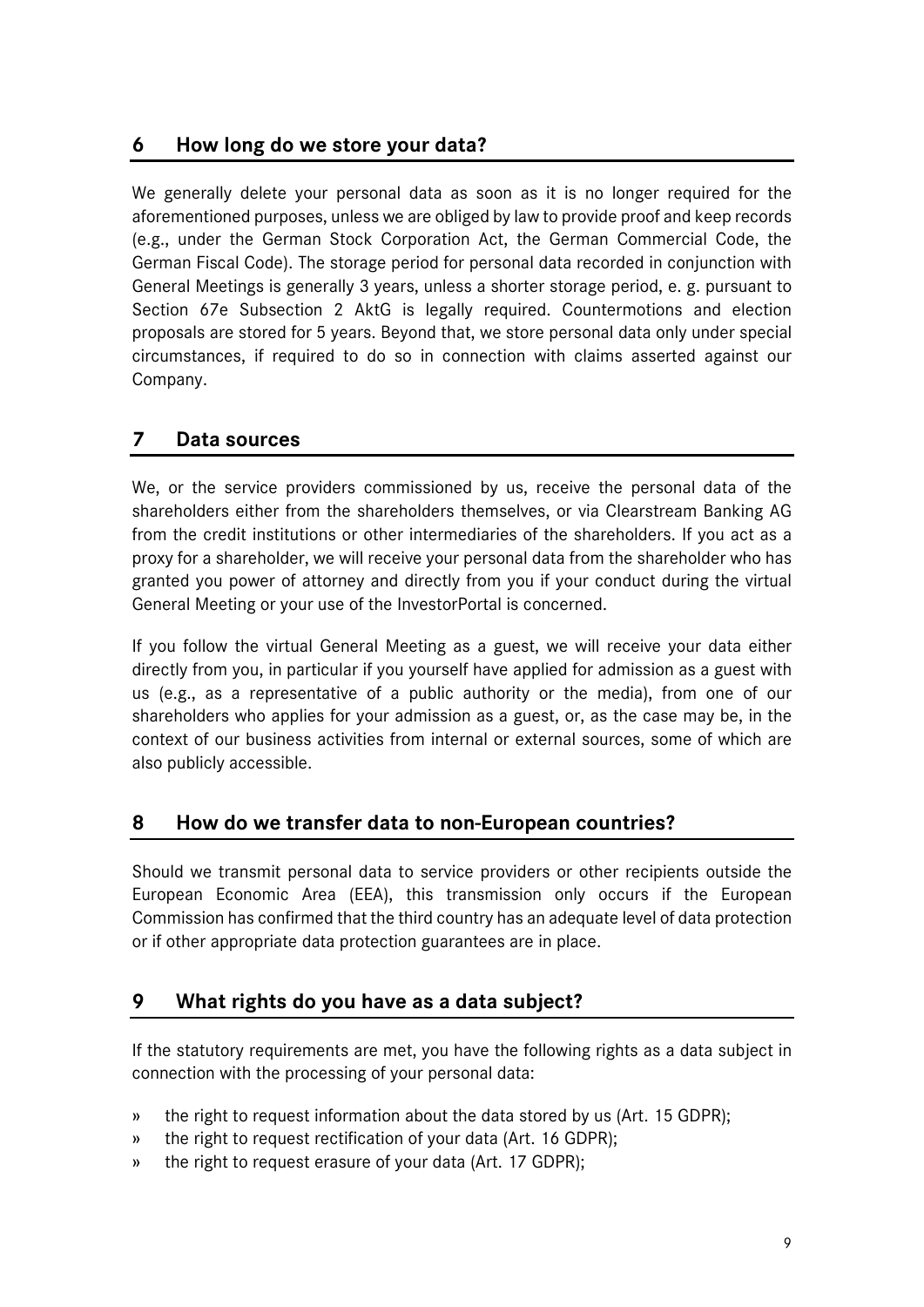- » the right to request restriction of the processing of your data (Art. 18 GDPR);
- » the right to data portability (Art. 20 GDPR);
- » the right to lodge a complaint with a supervisory authority (Art. 77 GDPR).

**Insofar as we process your data to protect the legitimate interests of Daimler Truck Holding AG or a third party, you are entitled to object to this processing for reasons that arise from your particular situation. In this case, we will no longer process your personal data unless we can provide evidence of compelling legitimate grounds for the processing that override your interests, rights and freedoms or if the processing serves the purpose of asserting, exercising or defending legal claims.**

If we process your personal data on the basis of consent you have given us, you have the right to revoke that consent at any time with effect for the future. This does not affect the lawfulness of the processing of your personal data until such revocation. The revocation is to be addressed to the aforementioned controller.

# **10 Would you like to assert your rights?**

You have the option of contacting our Data Protection Officer (above, point 2) or a relevant data protection supervisory authority to assert your rights.

\*\*\*